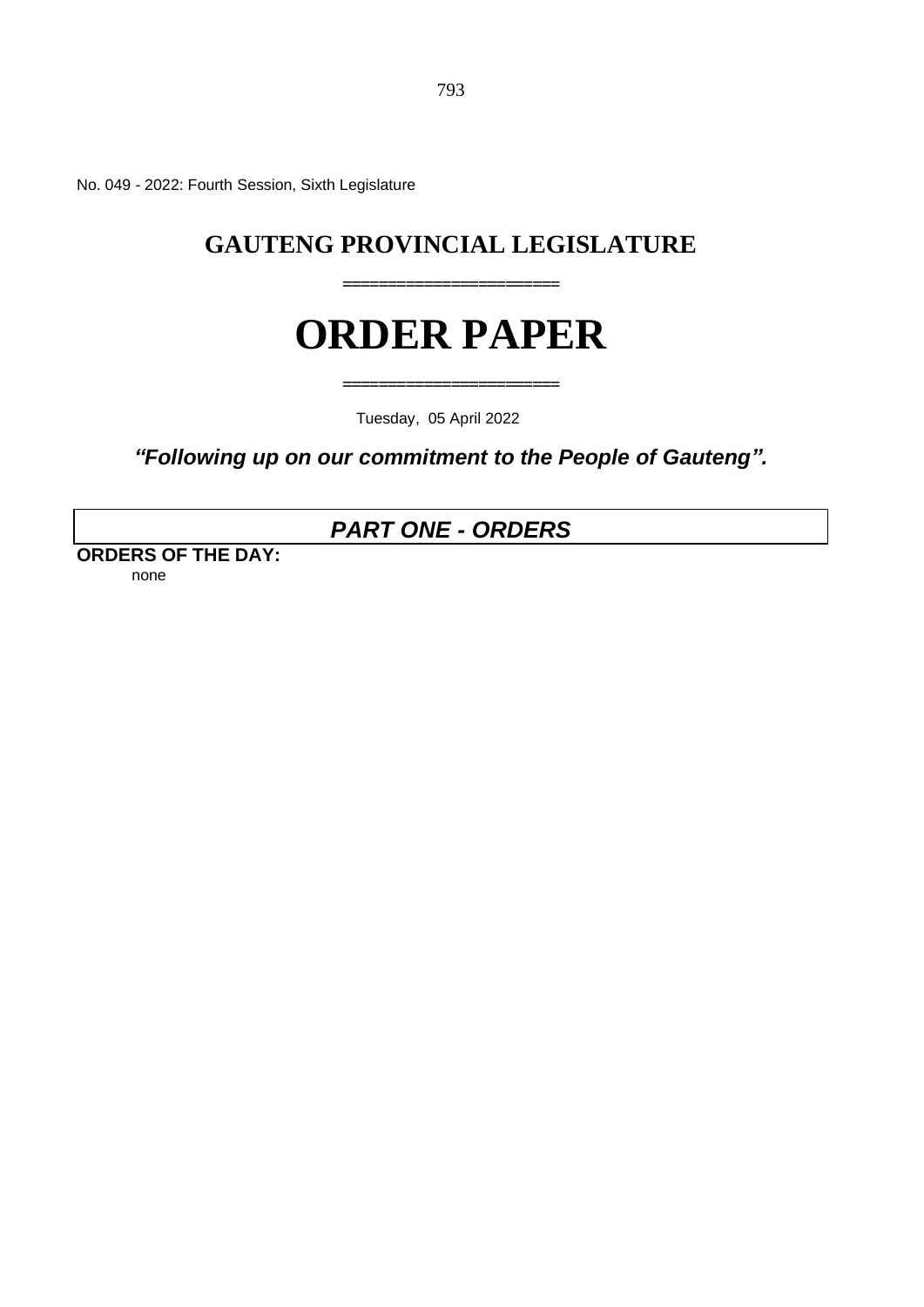# **ORDERS:**

1. Committee Report of the Ad-Hoc Committee on the Nomination and Appointment of the Integrity Commissioner for the Gauteng Provincial Legislature. *[Announcements, Tablings and Committee Reports No. 93, Page No. 195]*

Chairperson: Hon. N Mhlakaza - Manamela

2. Health Portfolio Committee's Focused Intervention Study (FIS) Report on "Assessing whether the Gauteng Hospitals have the capacity to carry minor Infrastructure Maintenance Projects". *[Announcements, Tablings and Committee Reports No. …, Page No. …]*

Chairperson: Dr. M R Phaladi-Digamela

3. Finance Portfolio Committee on E-Governance Focussed Intervention Study (FIS) report on "The Impact of The GBN Roll Out on The Township Service Providers- Finding the Linkage Between The GCR-ICT Strategy 2015-2020 and the Gauteng Township Economy Revitalisation Strategy 2014- 2019" *[Announcements, Tablings and Committee Reports No. …, Page No. …]*

Chairperson: Hon. J Mpisi

4. Finance Portfolio Committee on Gauteng Provincial Treasury Focussed Intervention Study (FIS) report on "Compliance with Government's 30-day payment period to service providers" *[Announcements, Tablings and Committee Reports No. …, Page No. …]*

Chairperson: Hon. J Mpisi

5. Infrastructure Development Portfolio Committee's Focussed Intervention Study (FIS) Report on "2nd FIS on Maintenance of GPG Hospitals and Clinics". *[Announcements, Tablings and Committee Reports No. …, Page No. …]*

Chairperson: Hon. M G Modise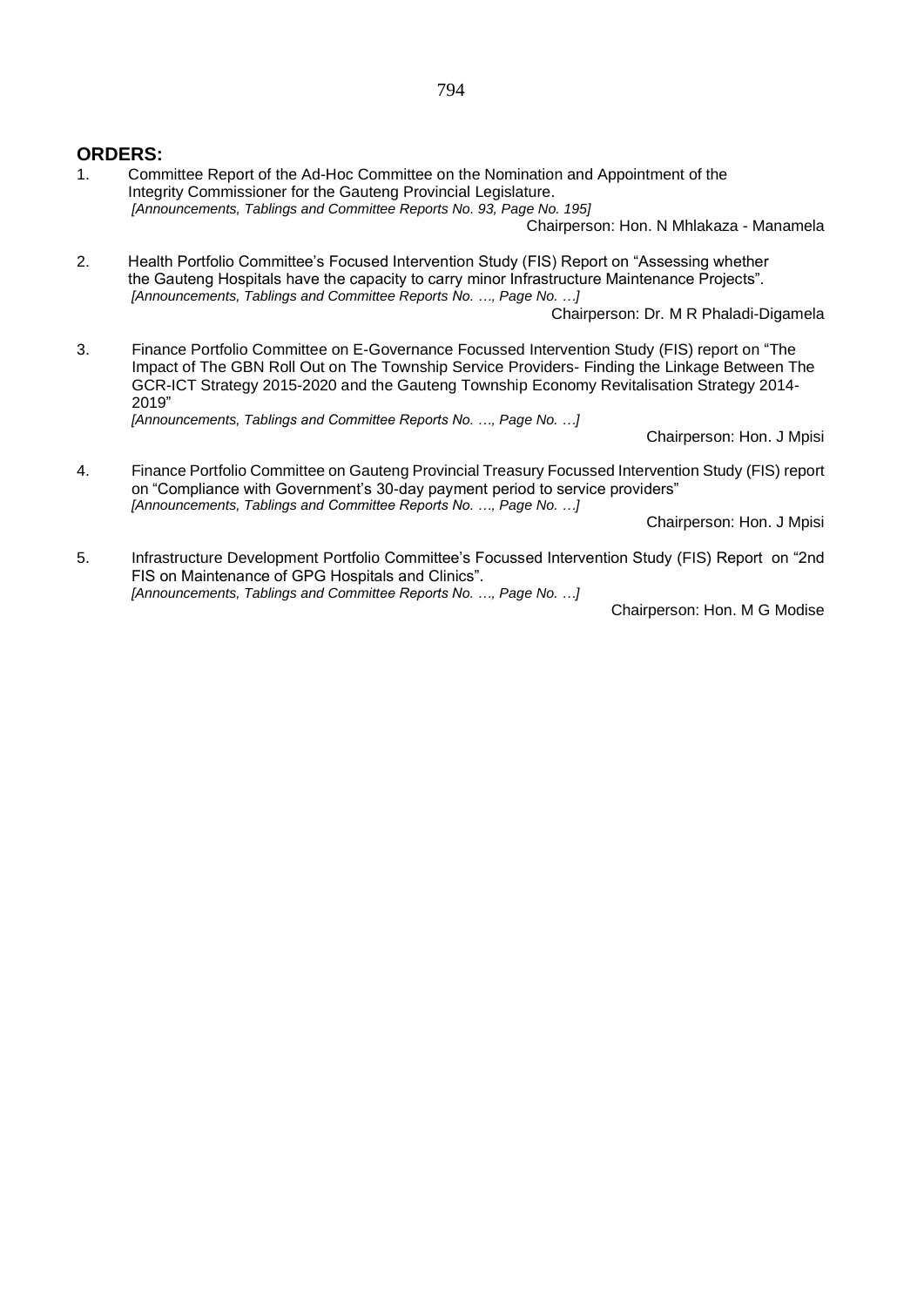# *NCOP BILLS & PAPERS*

# **MATTERS FOR PRIORITISATION BY PROGRAMMING COMMITTEE** [i.t.o. Rule 235(1)] none

## **REFERRED TO COMMITTEES** [i.t.o. Rule 232(1)] *ECONOMIC DEVELOPMENT, ENVIRONMENT, AGRICULTURE AND RURAL DEVELOPMENT:*

none

### *CO-OPERATIVE GOVERNANCE, TRADITIONAL AFFAIRS AND HUMAN SETTLEMENTS:*

1. Local Government: Municipal Systems Amendment Bill *[B2D-2019]*

#### *FINANCE:*

none

#### *HEALTH:*

none

# *OVERSIGHT COMMITTEE ON THE PREMIER'S OFFICE & THE LEGISLATURE:*

none

### *ROADS AND TRANSPORT:*

none

### *SOCIAL DEVELOPMENT:*

none

### *SPORT, RECREATION, ARTS AND CULTURE:*

none

#### **SECTION 74/76 BILLS NOT FINALISED BY NATIONAL PARLIAMENT** none

### **RETURNED FOR PROVINCIAL VOTE**

none

# *PROVINCIAL BILLS*

# **BILLS APPROVED BY THE EXECUTIVE COUNCIL**

none

# **MEMBER'S BILLS AWAITING PUBLICATION**

none

# **BILLS PUBLISHED BEFORE INTRODUCTION**

1. Gauteng Provincial Laws General Amendment Bill *[G007-2020]*

# **BILLS INTRODUCED IN THE HOUSE**

- 1. Gauteng Community Safety Oversight Bill *[G003-2020]*
- 2. Gauteng Provincial Appropriation Bill *[G001-2022]* for 2022/23 FY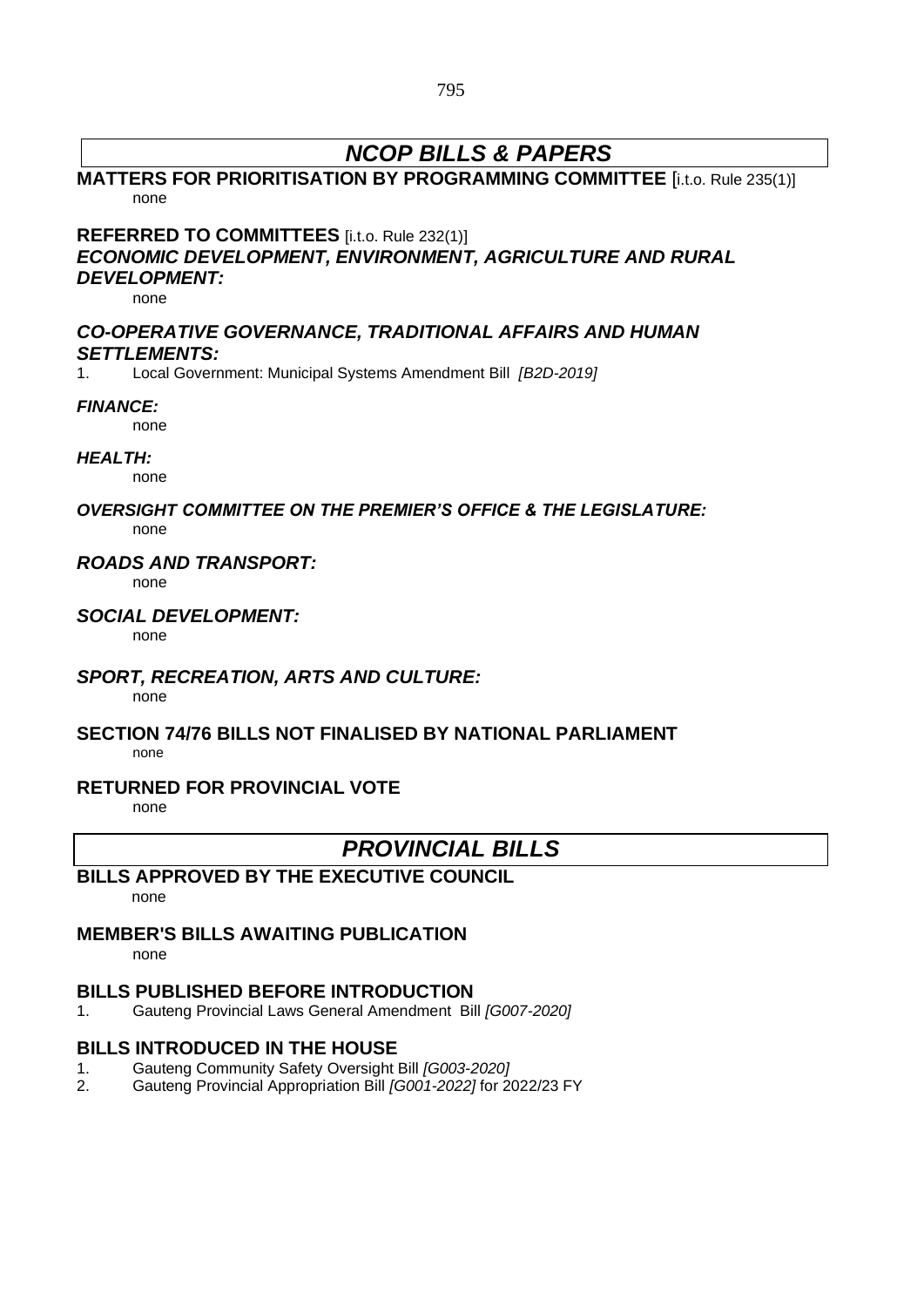# *PROVINCIAL BILLS (Cont.)*

# **BILLS REFERRED TO COMMITTEES**

### *COMMUNITY SAFETY:*

1. Vote 10 - Gauteng Provincial Appropriation Bill *[G001-2022]*

### *ECONOMIC DEVELOPMENT, ENVIRONMENT, AGRICULTURE AND RURAL DEVELOPMENT:*

- 1. Vote 3 Gauteng Provincial Appropriation Bill *[G001-2022]*
- 2. Vote 11 Gauteng Provincial Appropriation Bill *[G001-2022]*

### *EDUCATION:*

1. Vote 5 - Gauteng Provincial Appropriation Bill *[G001-2022]*

### *FINANCE*

- 1. Vote 13 Gauteng Provincial Appropriation Bill *[G001-2022]*
- 2. Vote 14 Gauteng Provincial Appropriation Bill *[G001-2022]*

### *HEALTH:*

1. Vote 4 - Gauteng Provincial Appropriation Bill *[G001-2022]*

### *INFRASTRUCTURE DEVELOPMENT:*

1. Vote 15 - Gauteng Provincial Appropriation Bill *[G001-2022]*

### *COOPERATIVE GOVERNANCE, TRADITIONAL AFFAIRS & HUMAN SETTLEMENTS:*

- 1. Vote 7 Gauteng Provincial Appropriation Bill *[G001-2022]*
- 2. Vote 8 Gauteng Provincial Appropriation Bill *[G001-2022]*

### *ROADS & TRANSPORT:*

1. Vote 9 - Gauteng Provincial Appropriation Bill *[G001-2022]*

### *SOCIAL DEVELOPMENT:*

1. Vote 6 - Gauteng Provincial Appropriation Bill *[G001-2022]*

### *SPORT, ARTS, CULTURE & RECREATION:*

1. Vote 12 - Gauteng Provincial Appropriation Bill *[G001-2022]*

### *SCRUTINY OF SUBORDINATE LEGISLATION:*

1. Gauteng Community Safety Oversight Bill *[G003-2020]*

### *PUBLIC ACCOUNTS:*

none

### *OVERSIGHT COMMITTEE ON THE PREMIER'S OFFICE & THE LEGISLATURE:*

1. Vote 1 - Gauteng Provincial Appropriation Bill *[G001-2022]*

2. Vote 2 - Gauteng Provincial Appropriation Bill *[G001-2022]*

### **NEGOTIATING MANDATES ON NCOP BILLS**

none

### **AMENDMENTS TO BILLS**

none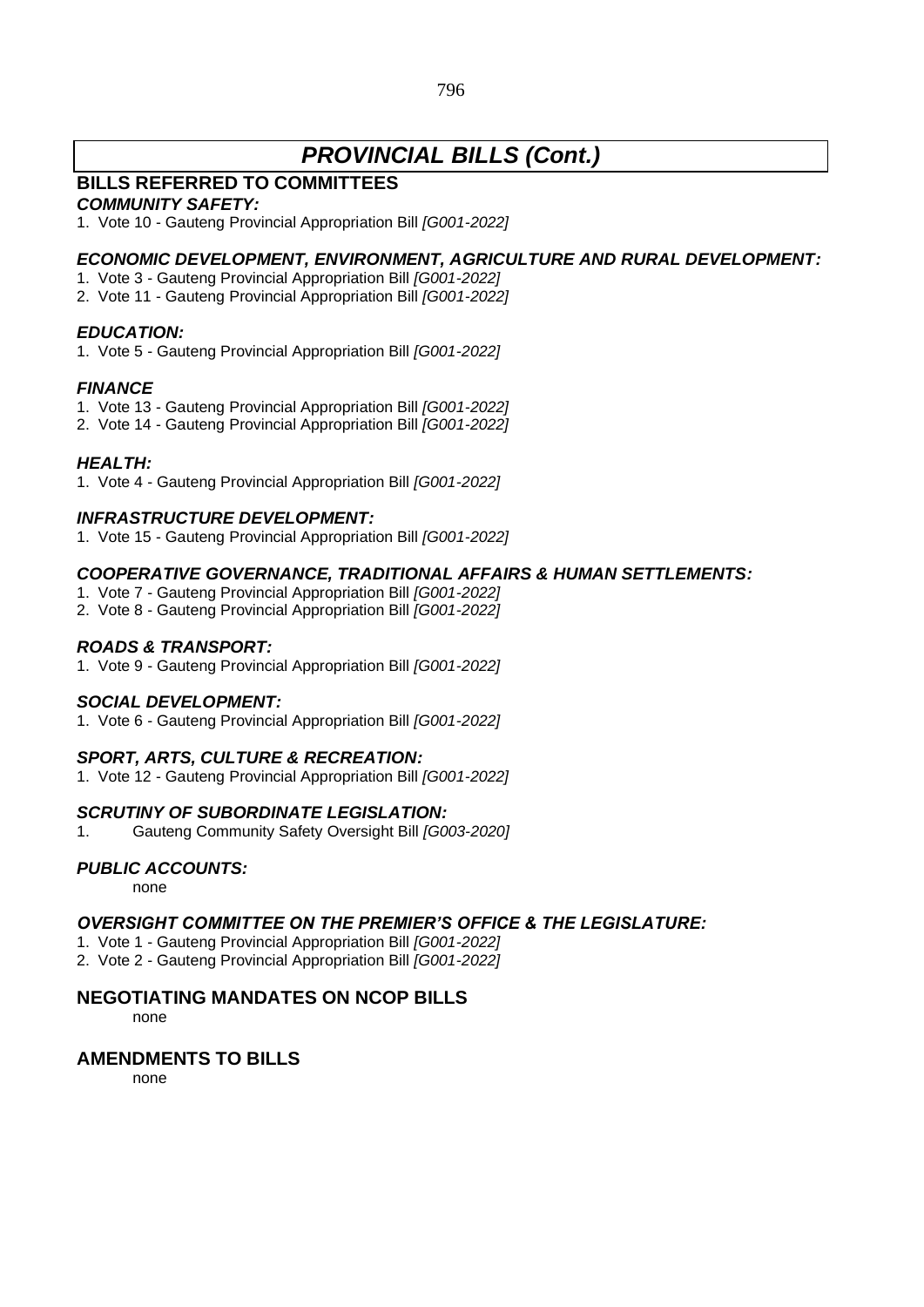# *SUB-ORDINATE LEGISLATION*

none

# *PETITIONS*

- 1. Refusal to provide Services: Sedibeng PP01A/05/21 CS
- 2. Improper utilization of Heritage site: Sharpeville PP02A/05/21 SACR
- 3. Lack of Electricity: Evaton West: PP04A/05/21/LO
- 4. Provision of Service and Relocation of Tshepiso community: PP05A/05/21/LO
- 5. Request for a replacement of asbestos roofs Rietfontein: PP06A/05/21/LO-HS
- 6. Provision of water Rietfontein: PP07A/05/21/LO-HS
- 7. Installation of Traffic Lights: Olifants and Plantation Road: PPO8A/05/21/LO-RT
- 8. Lack of a Storm water drainage System Etwatwa: PP09A/05/21/LO
- 9. Tarred Roads Etwatwa: PP10A/05/21/LO
- 10. Inadequate Services: Etwatwa Ext 34 PP11A/05/21/LO
- 11. Request for a clinic Reitspruit: PP12A/05/21/LO
- 12. Relocation of Boitumelo Residents: Sedibeng PP013A/06/21/LO-HS
- 13. Request for Housing Development Project: Loftus Tshwane PP14A/06/21/LO-HS
- 14. Building of a Police station: Boiphelong PP15A/06/21/CS
- 15. Request for Intervention: Orange Farm PP18A/06/21/LO
- 16. Request for assistance: Erf 577 and 587 North Evaton PP20A/06/21/LO
- 17. Request for Land: Funding and Training: TRFC PP16A/06/21/ARD-EC
- 18. Installation of Smart Meters Powerville Park PP21A/06/21/LO
- 19. Request for a Lease agreement: Xola Sizwe Youth Development Organisation PP22A/06/21/LO<br>20. Proclamation of Land: Evaton West PP23A/06/21/LO
- Proclamation of Land: Evaton West PP23A/06/21/LO
- 21. Outstanding Payment: Sterkfontein cemetery Ablution Blocks and Septic Tank:PP24A/06/21/LO West Rand
- 22. Interruption of water supply: Evaton North PP25A/06/21/LO
- 23. Proclamation of Land: Chris Hani PP26A/06/21/LO
- 24. Noise Nuisance: Cullinan PP27BA/06/21/EC
- 25. Missing Person: Tshwane PP28A/06/21/CS
- 26. Request for Employment: Department of Health PP29A/06/21/HE-LO
- 27. Request for Clinic: Ward 11 Tshepiso PP30A/06/21/LO HE
- 28. Allocation of RDP House: PP31A/06/21/LO-HS Ekurhuleni

# *REPORTS REFERRED TO COMMITTEES*

### *COMMUNITY SAFETY:*

- 1*.* Department of Community Safety Strategic Plan for the 2020-2025 financial years. *[Announcements, Tablings and Committee Reports No. 62, Page No. 129]*
- 2*.* Department of Community Safety Annual Performance Plan for the 2021-2022 financial year.
- *[Announcements, Tablings and Committee Reports No. 62, Page No.133]*
- 3. Department of Community Safety Revised Annual Performance Plan for the 2021-2022 financial year. *[Announcements, Tablings and Committee Reports No. 299, Page No.605]*
- 4. Department of Community Safety Annual Performance Plan for the 2022-2023 financial year. *[Announcements, Tablings and Committee Reports No. 60, Page No.125]*
- 5. Department of Community Safety Amended Strategic Plan for the 2020-2025 financial years. *[Announcements, Tablings and Committee Reports No. 61, Page No.127]*

# *CO-OPERATIVE GOVERNANCE, TRADITIONAL AFFAIRS AND HUMAN SETTLEMENTS:*

- 1. Department of Co-operative Governance and Traditional Affairs Strategic Plan for the 2020-2025 financial years. *[Announcements, Tablings and Committee Reports No 84, Page No 173]*
- 2. Department of Human Settlements Strategic Plan for the 2020-25 financial year. *[Announcements, Tablings and Committee Reports No 86, Page No. 177]*
- 3. Westrand District Municipality progress report on the implementation of the Financial Recovery Plan for July 2020. *[Announcements, Tablings and Committee Reports No 203, Page No. 417]*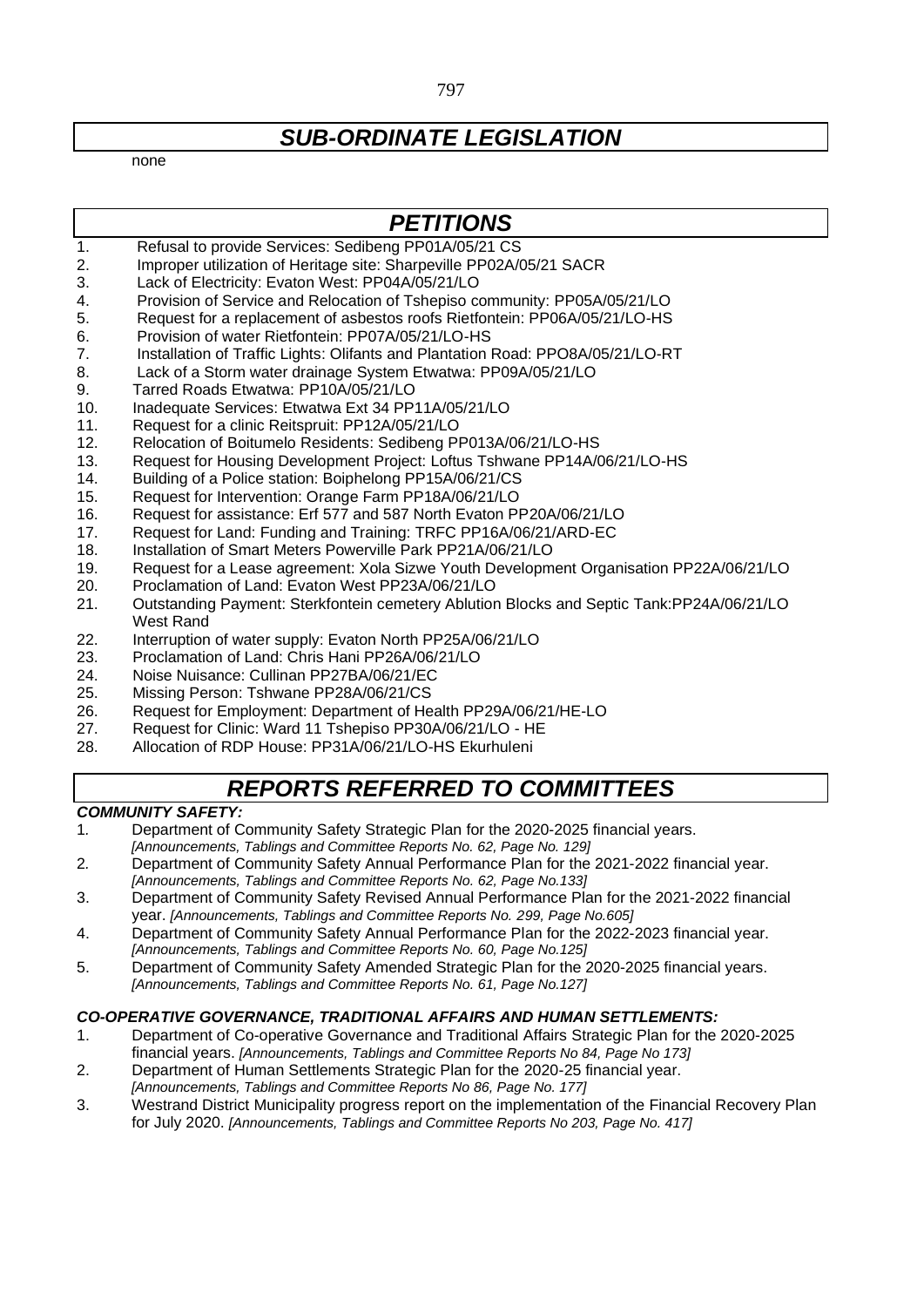- 4. Westrand District Municipality progress report on the implementation of the Financial Recovery Plan for October 2020. *[Announcements, Tablings and Committee Reports No 312, Page No. 635]*
- 5. Westrand District Municipality progress report on the implementation of the Financial Recovery Plan for January 2021. *[Announcements, Tablings and Committee Reports No 21, Page No. 43]*
- 6. Emfuleni Local Municipality Quarter 1, Quarter 2 and Mid-Year Budget Performance reports for 2020/2021 financial year. *[Announcements, Tablings and Committee Reports No 35, Page No. 73]*
- 7. Department of Co-operative Governance and Traditional Affairs Annual Performance Plan for the 2021-2022 financial year. *[Announcements, Tablings and Committee Reports No. 48, Page No. 105]*
- 8. Department of Human Settlements Annual Performance Plan for the 2021-2022 financial year.
- *[Announcements, Tablings and Committee Reports No. 49, Page No. 107]* 9. Gauteng Partnership Fund Annual Performance Plan for the 2021-22 financial year.
- *[Announcements, Tablings and Committee Reports No. 50, Page No. 109]*
- 10. Gauteng Partnership Fund Strategic Plan for the 2020-21 2024/2025 financial years. *[Announcements, Tablings and Committee Reports No. 51, Page No. 111]*
- 11. Westrand District Municipality progress report on the implementation of the Financial Recovery Plan for March 2021. *[Announcements, Tablings and Committee Reports No. 61, Page No. 131]*
- 12. Westrand District Municipality progress report on the implementation of the Financial Recovery Plan for April 2021. *[Announcements, Tablings and Committee Reports No. 152, Page No. 313]*
- 13. Westrand District Municipality progress report on the implementation of the Financial Recovery Plan for May 2021. *[Announcements, Tablings and Committee Reports No. 181, Page No. 371]*
- 14. Westrand District Municipality progress report on the implementation of the Financial Recovery Plan for June 2021. *[Announcements, Tablings and Committee Reports No. 205, Page No. 419]*
- 15. Consolidated Municipal Annual Performance Report for the 2019-2020 financial year i.t.o. Section 47 of MSA. *[Announcements, Tablings and Committee Reports No. 251, Page No. 511]*
- 16. Midvaal Local Municipality Annual Performance Report for the 2020/21 financial year. *[Announcements, Tablings and Committee Reports No. 277, Page No. 563]*
- 17. Westrand District Municipality progress report on the implementation of the Financial Recovery Plan for November 2021. *[Announcements, Tablings and Committee Reports No. 364, Page No. 735]*
- 18. Department of Human Settlements Revised Annual Performance Plan for the 2021-2022 financial year. *[Announcements, Tablings and Committee Reports No. 433, Page No. 873]*
- 19. Department of Human Settlements Adjusted Annual Performance Plan for the 2021-2022 financial year. *[Announcements, Tablings and Committee Reports No. 4, Page No. 7]*
- 20. Midvaal Local Municipality Annual Report for the 2020/21 financial year.
- *[Announcements, Tablings and Committee Reports No. 26, Page No. 51]*
- 21. Midvaal Local Municipality Annual Financial Statements for the 2020/21 financial year. *[Announcements, Tablings and Committee Reports No. 27, Page No. 53]*
- 22. Midvaal Local Municipality Annual Performance Report for the 2020/21 financial year. *[Announcements, Tablings and Committee Reports No. 28, Page No. 55]*
- 23. Department of Co-operative Governance and Traditional Affairs Annual Performance Plan for the 2022-2023 financial year. *[Announcements, Tablings and Committee Reports No. 42, Page No. 85]*
- 24. Department of Human Settlements Annual Performance Plan for the 2022-2023 financial year. *[Announcements, Tablings and Committee Reports No. 43, Page No. 87]*
- 25. Gauteng Partnership Fund Annual Performance Plan for the 2022-23 financial year. *[Announcements, Tablings and Committee Reports No. 68, Page No. 145]*
- 26. Gauteng Partnership Fund Revised Strategic Plan for the 2020-25 financial years. *[Announcements, Tablings and Committee Reports No. 69, Page No. 147]*

### *ECONOMIC DEVELOPMENT, ENVIRONMENT, AGRICULTURE AND RURAL DEVELOPMENT:*

- 1. Department of Agriculture and Rural Development Strategic Plan for the 2020-2025 financial year. *[Announcements, Tablings and Committee Reports No 52, Page No.109]*
- 2. Department of Economic Development Strategic Plan for the 2020-2025 financial years. *[Announcements, Tablings and Committee Reports No 72, Page No.149]*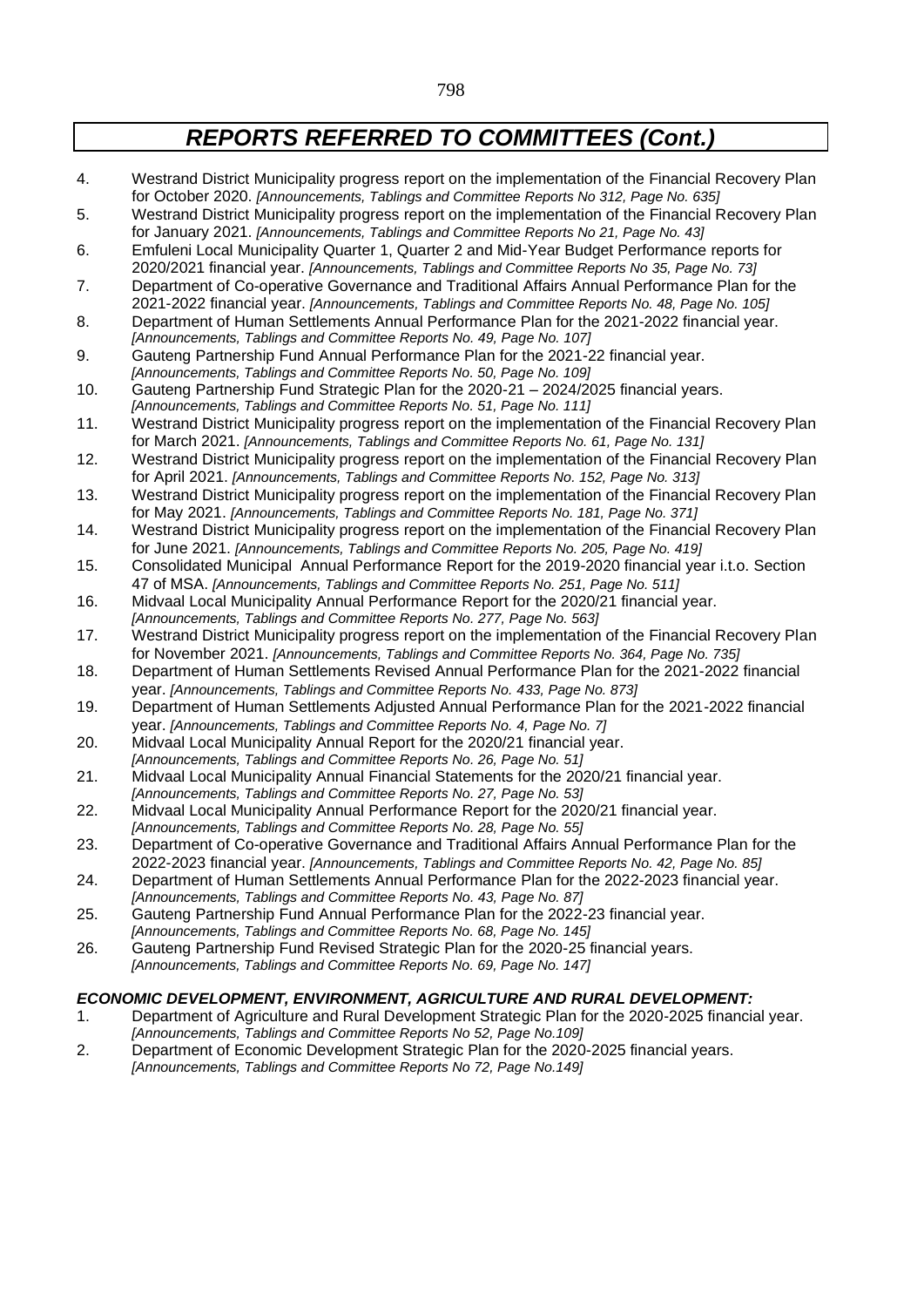$\mathbf l$ 

 $\sqrt{ }$ 

| ECONOMIC DEVELOPMENT, ENVIRONMENT, AGRICULTURE AND RURAL DEVELOPMENT: |                                                                                                                                                                                       |
|-----------------------------------------------------------------------|---------------------------------------------------------------------------------------------------------------------------------------------------------------------------------------|
| 3.                                                                    | Gauteng Growth and Development Agency (GGDA)) Strategic Plan for the 2020-2025 financial                                                                                              |
|                                                                       | years. [Announcements, Tablings and Committee Reports No 74, Page No.153]                                                                                                             |
| 4.                                                                    | Gauteng Tourism Authority Strategic Plan for the 2020-2025 financial year.                                                                                                            |
|                                                                       | [Announcements, Tablings and Committee Reports No 76, Page No.157]                                                                                                                    |
| 5.                                                                    | Gauteng Gambling Board (GGB) Strategic Plan for the 2020-2025 financial years.                                                                                                        |
|                                                                       | [Announcements, Tablings and Committee Reports No 78, Page No. 161]                                                                                                                   |
| 6.                                                                    | Gauteng Enterprise Propeller (GEP) Strategic Plan for the 2020-2025 financial years.                                                                                                  |
|                                                                       | [Announcements, Tablings and Committee Reports No 80, Page No. 165]                                                                                                                   |
| 7.                                                                    | Cradle of Humankind World Heritage Site and Dinokeng Projects Strategic Plan for the 2020-2025<br>financial years. [Announcements, Tablings and Committee Reports No 82, Page No.169] |
| 8.                                                                    | Gauteng Enterprise Propeller (GEP) Revised Strategic Plan for the 2020-2025 financial years.                                                                                          |
|                                                                       | [Announcements, Tablings and Committee Reports No 223, Page No.457]                                                                                                                   |
| 9.                                                                    | Gauteng Gambling Board (GGB) Revised Strategic Plan for the 2020-2025 financial years.                                                                                                |
|                                                                       | [Announcements, Tablings and Committee Reports No 225, Page No.461]                                                                                                                   |
| 10.                                                                   | Gauteng Tourism Authority Revised Strategic Plan for the 2020-2025 financial year.                                                                                                    |
|                                                                       | [Announcements, Tablings and Committee Reports No 227, Page No.465]                                                                                                                   |
| 11.                                                                   | Cradle of Humankind World Heritage Site and Dinokeng Projects Revised Strategic Plan for the                                                                                          |
|                                                                       | 2020-2025 financial years. [Announcements, Tablings and Committee Reports No 229, Page No.469]                                                                                        |
| 12.                                                                   | Department of Agriculture and Rural Development Annual Performance Plan for the 2021-2022                                                                                             |
|                                                                       | financial year. [Announcements, Tablings and Committee Reports No. 63, Page No. 135]                                                                                                  |
| 13.                                                                   | Department of Economic Development Annual Performance Plan for the 2021-2022 financial year.                                                                                          |
|                                                                       | [Announcements, Tablings and Committee Reports No. 65, Page No. 139]                                                                                                                  |
| 14.                                                                   | Gauteng Growth and Development Agency (GGDA) Annual Performance Plan for the 2021-2022                                                                                                |
|                                                                       | financial years. [Announcements, Tablings and Committee Reports No. 146, Page No.301]                                                                                                 |
| 15.                                                                   | Gauteng Tourism Authority Annual Performance Plan for the 2021-2022 financial year.                                                                                                   |
|                                                                       | [Announcements, Tablings and Committee Reports No. 149, Page No.307]                                                                                                                  |
| 16.                                                                   | Gauteng Gambling Board (GGB) Annual Performance Plan for the 2021-2022 financial years.<br>[Announcements, Tablings and Committee Reports No. 148, Page No.305]                       |
| 17.                                                                   | Gauteng Enterprise Propeller (GEP) Annual Performance Plan for the 2021-2022 financial year.                                                                                          |
|                                                                       | [Announcements, Tablings and Committee Reports No. 150, Page No.309]                                                                                                                  |
| 18.                                                                   | Cradle of Humankind World Heritage Site and Dinokeng Projects Annual Performance Plan for the                                                                                         |
|                                                                       | 2021-2022 financial year. [Announcements, Tablings and Committee Reports No. 145, Page No.299]                                                                                        |
| 19.                                                                   | Gauteng Tourism Authority Revised Annual Performance Plan for 2021/22 financial year.                                                                                                 |
|                                                                       | [Announcements, Tablings and Committee Reports No. 294, Page No. 595]                                                                                                                 |
| 20.                                                                   | Department of Economic Development Revised Annual Performance Plan for the 2021-2022                                                                                                  |
|                                                                       | financial year. [Announcements, Tablings and Committee Reports No. 295, Page No.597]                                                                                                  |
| 21.                                                                   | Gauteng Enterprise Propeller (GEP) Revised Annual Performance Plan for the 2021-2022 financial                                                                                        |
|                                                                       | year. [Announcements, Tablings and Committee Reports No. 296, Page No.599]                                                                                                            |
| 22.                                                                   | Gauteng Gambling Board (GGB) Revised Annual Performance Plan for the 2021-2022 financial                                                                                              |
|                                                                       | years. [Announcements, Tablings and Committee Reports No. 297, Page No.601]                                                                                                           |
| 23.                                                                   | Gauteng Growth and Development Agency (GGDA) Revised Annual Performance Plan for the 2021-                                                                                            |
|                                                                       | 2022 financial years. [Announcements, Tablings and Committee Reports No. 298, Page No.603]                                                                                            |
| 24.                                                                   | Department of Economic Development Annual Performance Plan for the 2022-2023 financial year.                                                                                          |
|                                                                       | [Announcements, Tablings and Committee Reports No.47, Page No.95]                                                                                                                     |
| 25.                                                                   | Cradle of Humankind World Heritage Site and Dinokeng Annual Performance Plan for the 2022-2023                                                                                        |
|                                                                       | financial year. [Announcements, Tablings and Committee Reports No. 48, Page No.97]                                                                                                    |
| 26.                                                                   | Gauteng Gambling Board (GGB) Annual Performance Plan for the 2022-2023 financial year.<br>[Announcements, Tablings and Committee Reports No. 49, Page No.99]                          |
| 27.                                                                   | Gauteng Enterprise Propeller (GEP) Annual Performance Plan for the 2022-2023 financial year.                                                                                          |
|                                                                       | [Announcements, Tablings and Committee Reports No. 50, Page No. 101]                                                                                                                  |
| 28.                                                                   | Department of Agriculture and Rural Development Annual Performance Plan for the 2022-2023                                                                                             |
|                                                                       | financial year. [Announcements, Tablings and Committee Reports No. 51, Page No.103]                                                                                                   |
| 29.                                                                   | Gauteng Tourism Authority (GTA) Annual Performance Plan for 2022-23 financial year.                                                                                                   |
|                                                                       | [Announcements, Tablings and Committee Reports No. 52, Page No. 105]                                                                                                                  |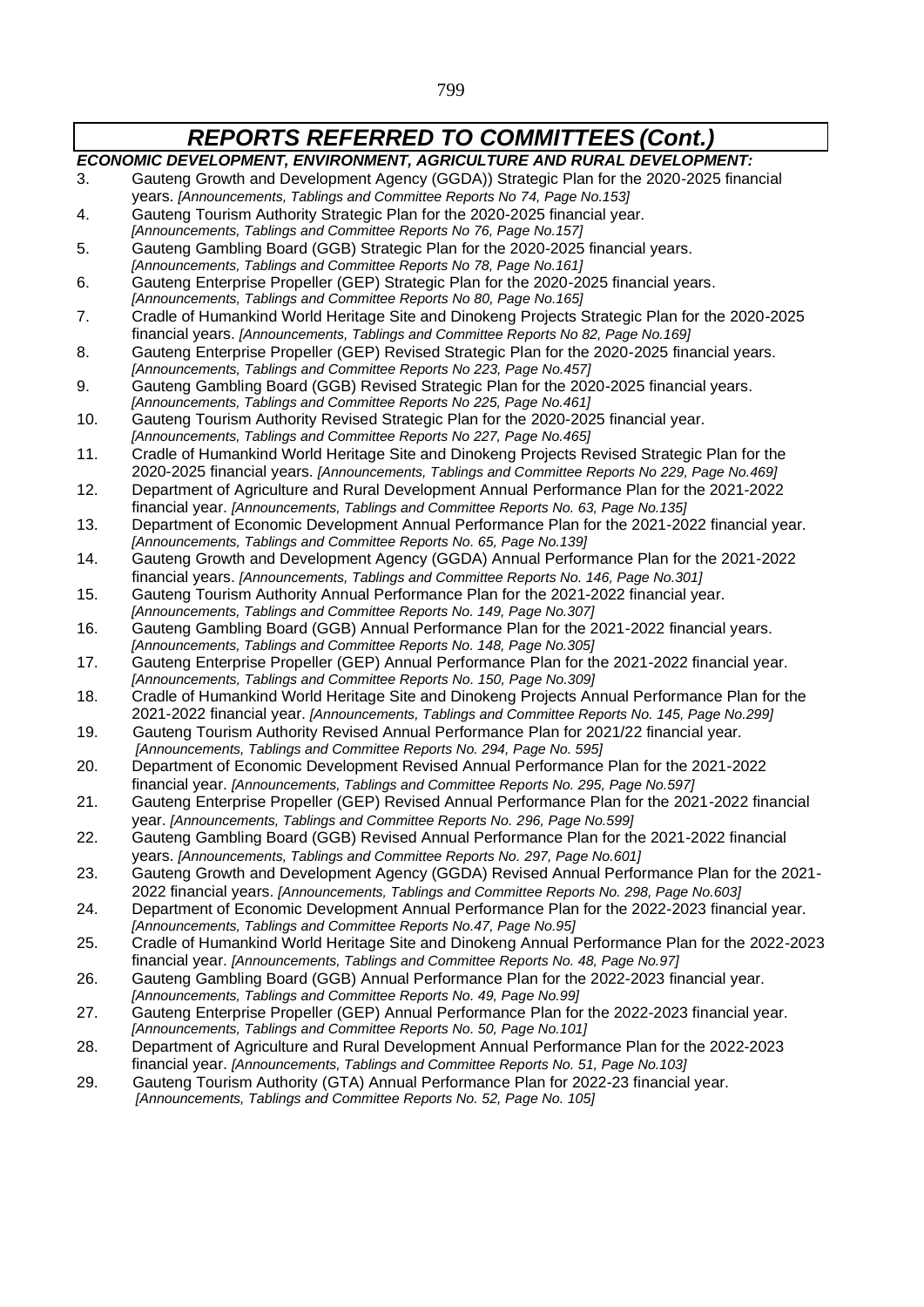### *EDUCATION:*

- 1. Department of Education Strategic Plan for the 2020-2025 financial year. *[Announcements, Tablings and Committee Reports No. 49, Page No. 103]*
- 2. Department of Education Revised Strategic Plan for the 2020-2025 financial years.
- *[Announcements, Tablings and Committee Reports No. 209, Page No. 429]* 3. Department of Education Annual Performance Plan for the 2021-2022 financial year.
- *[Announcements, Tablings and Committee Reports No 11, Page No. 23]*
- 4. Department of Education Revised Annual Performance Plan for the 2021-2022 financial year. *[Announcements, Tablings and Committee Reports No. 230, Page No. 867]*
- 5. Department of Education Annual Performance Plan for the 2022-2023 financial year. *[Announcements, Tablings and Committee Reports No. 64, Page No. 133]*

### *FINANCE:*

- 1. Department of e-Government Strategic Plan for the 2020-2025 financial years. *[Announcements, Tablings and Committee Reports No 56, Page No 117]*
- 2. Gauteng Provincial Treasury Strategic Plan for the 2020-2025 financial years. *[Announcements, Tablings and Committee Reports No. 58, Page No. 121]*
- 3. Gauteng Infrastructure Financing Agency Strategic Plan for the 2020-2025 financial years. *[Announcements, Tablings and Committee Reports No 60, Page No 125]*
- 4. Publication of the Municipal Consolidated Budget Statements for Quarter ended 31 December 2020 i.t.o. Section 71 of the Municipal Finance Management Act No. 56 of 2003. *[Announcements, Tablings and Committee Reports No. 30, Page No. 63]*
- 5. Gauteng Provincial Treasury Annual Performance Plan for the 2021-2022 financial year.
- *[Announcements, Tablings and Committee Reports No. 40, Page No. 89]* 6. Department of e-Government Annual Performance Plan for the 2021-2022 financial year.
- *[Announcements, Tablings and Committee Reports No. 44, Page No. 97]*
- 7. Gauteng Infrastructure Financing Agency Annual Performance Plan for the 2021-2022 financial years. *[Announcements, Tablings and Committee Reports No. 45, Page No. 99]*
- 8. Publication of the Municipal Consolidated Budget Statements for Quarter ended 31 March 2021 i.t.o. Section 71 of the Municipal Finance Management Act No. 56 of 2003. *[Announcements, Tablings and Committee Reports No. 182, Page No. 373]*
- 9. Financial and Fiscal Commission Annual Submission for the Division of Revenue for the 2022-2023 financial year. *[Announcements, Tablings and Committee Reports No. 44, Page No. 97]*
- 10. Department of e-Government Annual Performance Plan for the 2022-2023 financial year. *[Announcements, Tablings and Committee Reports No. 44, Page No. 89]*
- 11. Gauteng Provincial Treasury Annual Performance Plan for the 2022-2023 financial year. *[Announcements, Tablings and Committee Reports No. 45, Page No. 91]*
- 12. Gauteng Infrastructure Financing Agency Annual Performance Plan for the 2022-2023 financial years. *[Announcements, Tablings and Committee Reports No. 46, Page No. 93]*

### *HEALTH:*

- 1. Department of Health Revised Annual Performance Plan for the 2021-22 financial year.
- *[Announcements, Tablings and Committee Reports No. 151, Page No. 311]*
- 2. Department of Health Amendments to the Annual Performance Plan for the 2021-22 financial year. *[Announcements, Tablings and Committee Reports No. 326, Page No. 659]*
- 3. Department of Health Annual Performance Plan for the 2022-23 financial year. *[Announcements, Tablings and Committee Reports No. 38, Page No. 77]*

### *INFRASTRUCTURE DEVELOPMENT:*

- 1. Department of Infrastructure Development Strategic Plan including District Development Model Annexure A and D for the 2020-25 financial years.
- *[Announcements, Tablings and Committee Reports No. 88, Page No 181]* 2. Department of Infrastructure Development Annual Performance Plan Annexure D: District Development Model for the 2020-21 financial year.
- *[Announcements, Tablings and Committee Reports No. 219, Page No 449]*
- 3. Department of Infrastructure Development Annual Performance Plan for the 2021-2022 financial year. *[Announcements, Tablings and Committee Reports No. 03, Page No. 5]*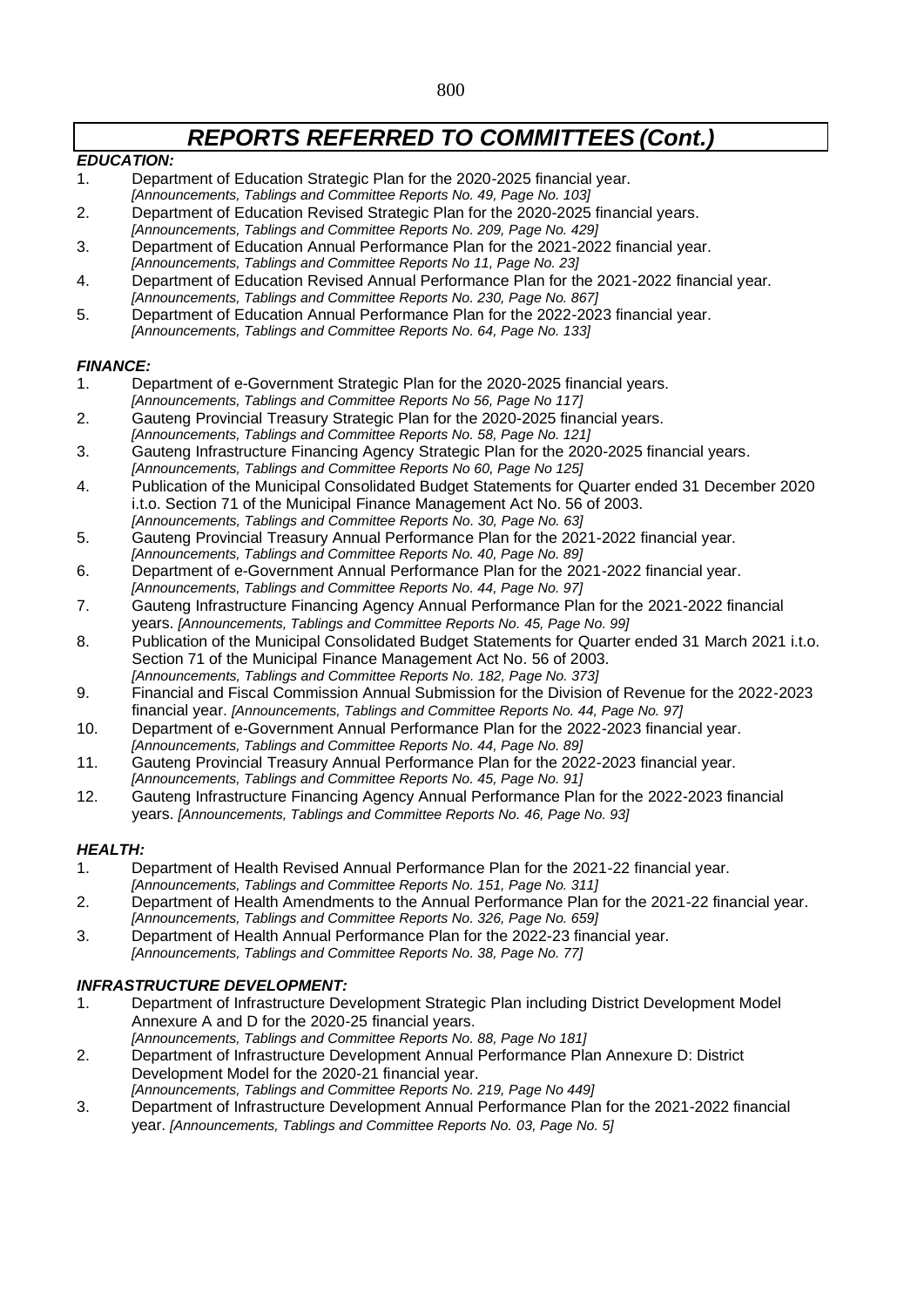### *INFRASTRUCTURE DEVELOPMENT:*

4. Department of Infrastructure Development Annual Performance Plan for the 2022-2023 financial year. *[Announcements, Tablings and Committee Reports No. 37, Page No. 75]*

## *OVERSIGHT COMMITTEE ON THE PREMIER'S OFFICE & THE LEGISLATURE:*

- 1. Gauteng Provincial Legislature Strategic Plan for the  $6<sup>th</sup>$  Legislature 2020-2025 financial years. *[Announcements, Tablings and Committee Reports No 43, Page No.91]*
- 2. Office of the Premier's Five Year Strategic Plan for the 2020-2025 financial years. *[Announcements, Tablings and Committee Reports No 126, Page No.257]*
- 3. Special Report on delayed submission of the Auditor-General's Report on the Financial Statements of the Gauteng Provincial Legislature for the financial year ended 31 March 2020.. *[Announcements, Tablings and Committee Reports No 283, Page No.577]*
- 4. Gauteng Provincial Legislature Annual Performance Plan for 2021-2022 financial year. *[Announcements, Tablings and Committee Reports No. 60, Page No.129]*
- 5. Office of the Premier's Annual Performance Plan for the 2021-2022 financial year. *[Announcements, Tablings and Committee Reports No. 144, Page No.297]*
- 6. Office of the Premier Revised Annual Performance Plan for the 2021/22 financial year. *[Announcements, Tablings and Committee Reports No. 302, Page No. 611]*
- 7. Gauteng Provincial Legislature Annual Performance Plan for 2022-2023 financial year. *[Announcements, Tablings and Committee Reports No. 56, Page No.113]*
- 8. Office of the Premier Annual Performance Plan for the 2022-2023 financial year. *[Announcements, Tablings and Committee Reports No. 57, Page No. 115]*

### *PUBLIC ACCOUNTS:*

- 1. Public Service Commission Final Investigation Report into alleged appointment irregularities at Gauteng Department of Education.
	- *[Announcements, Tablings and Committee Reports No 352, Page No.715]*
- 2. Auditor-General's Second Special Report on Financial Management of Government's Covid-19 initiatives. *[Announcements, Tablings and Committee Reports No. 31, Page No.65]*
- 3. Auditor-General's First Special Report on Financial Management of Government's Covid-19 initiatives. *[Announcements, Tablings and Committee Reports No. 32, Page No.67]*
- 4. Public Service Commission (PSC) Investigation Report into the Appointment of Dr Akindipe as the Head of Clinical Department of Psychiatry in Dr George Mukhari Academic Hospital, Department of Health in the Gauteng Province.

*[Announcements, Tablings and Committee Reports No. 327, Page No. 661]*

- 5. Auditor-General's Audit Report on the financial statements of vote 02: Gauteng Political Party Fund for the 2019/20 financial year. *[Announcements, Tablings and Committee Reports No. 431, Page No 869]*
- 6. Public Service Commission Annual Report for the 2020/2021 financial year.
- *[Announcements, Tablings and Committee Reports No 432, Page No.871]*
- **7. Five Public Service Commission's Reports i.t.o. Section 196(4) (e) read with Section 196(6) of the Constitution , 1996,** a) Report to the National Assembly in terms of Section 196(4)(e) of the Constitution, read with Section 196(6) – 01 April 2020 to 31 March 2021 b) Overview Report on Complaints Reported to the Public Service Commission during the 2020/2021 Financial Year – October 2021, c) Overview Report on Financial Misconduct for the 2020/2021 Financial Year – September 2021, Overview Report on the Implementation of the Financial Disclosure Framework for 2020/2021 Financial Year – September 2021, e) A review of the body of work conducted by the PSC in Departments of Health and key issues identified – November 2021

### *SOCIAL DEVELOPMENT:*

- 1. Department of Social Development Strategic Plan for the 2020-2025 financial year. *[Announcements, Tablings and Committee Reports No 90, Page No.185]*
- 2. Department of Social Development Annual Performance Plan for the 2021-2022 financial year. *[Announcements, Tablings and Committee Reports No. 41, Page No.91]*
- 3. Department of Social Development Annual Performance Plan for the 2022-2023 financial year. *[Announcements, Tablings and Committee Reports No. 96, Page No.201]*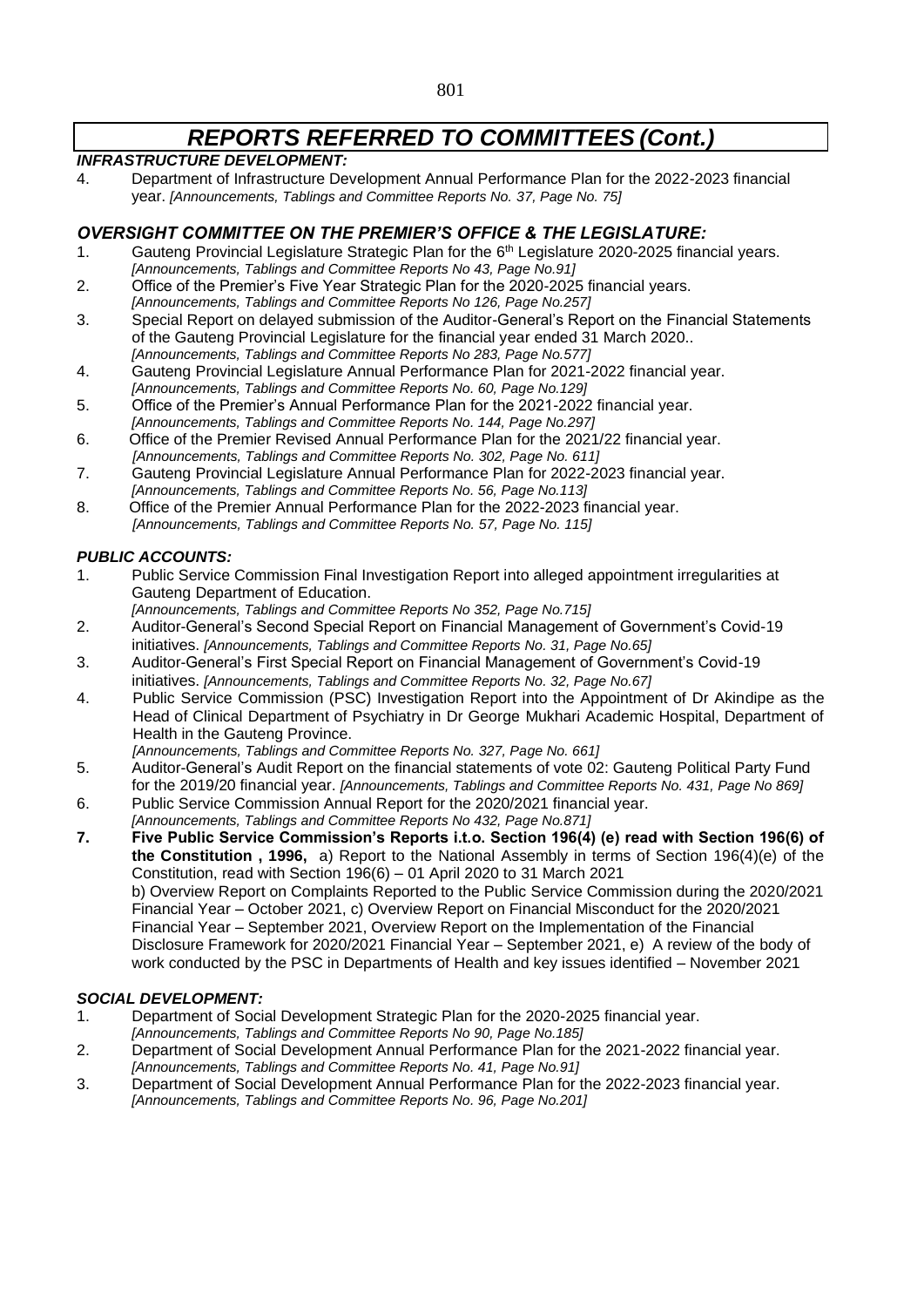## *SPORT, RECREATION, ARTS AND CULTURE:*

- 1. Department of Sport, Arts, Culture and Recreation Strategic Plan for the 2020-2025 financial years. *[Announcements, Tablings and Committee Reports No. 64, Page No. 133]*
- 2. Gauteng Film Commission Five Year Strategic Plan for the 2020/21-2024/25 financial years.
- *[Announcements, Tablings and Committee Reports No. 94, Page No. 193]*
- 3. Department of Sport, Arts, Culture and Recreation Annual Performance Plan for the 2021-2022 financial year. *[Announcements, Tablings and Committee Reports No. 46, Page No. 101]*
- 4. Gauteng Film Commission Annual Performance Plan for the 2021-2022 financial year. *[Announcements, Tablings and Committee Reports No. 47, Page No. 103]*
- 5. Department of Sport, Arts, Culture and Recreation Revised Annual Performance Plan for the 2021- 2022 financial year. *[Announcements, Tablings and Committee Reports No. 147, Page No. 303]*
- 6. Department of Sport, Arts, Culture and Recreation Annual Performance Plan for the 2022-2023 financial year. *[Announcements, Tablings and Committee Reports No. 54, Page No. 109]*
- 7. Gauteng Film Commission Annual Performance Plan for the 2022-2023 financial year. *[Announcements, Tablings and Committee Reports No. 55, Page No. 111]*

### *ROADS AND TRANSPORT:*

- 1. Department of Roads and Transport Strategic Plan for the 2020-2025 financial years. *[Announcements, Tablings and Committee Reports No 66, Page No.137]*
- 2. Gautrain Management Agency Strategic Plan for the 2020-2025 financial years. *[Announcements, Tablings and Committee Reports No 68, Page No.141]*
- 3. G-FleeT Management Trading Entity Strategic Plan for the 2020-2025 financial years. *[Announcements, Tablings and Committee Reports No 70, Page No.145]*
- 4. Department of Roads and Transport Revised Strategic Plan for the 2020-2025 financial years. *[Announcements, Tablings and Committee Reports No 218, Page No.447]*
- 5. Department of Roads and Transport Annual Performance Plan for the 2021-2022 financial year. *[Announcements, Tablings and Committee Reports No 54, Page No.117]*
- 6. Gautrain Management Agency Annual Performance Plan for the 2021-2022 financial year. *[Announcements, Tablings and Committee Reports No 55, Page No.119]*
- 7. G-FleeT Management Trading Entity Annual Performance Plan for the 2021-2022 financial year. *[Announcements, Tablings and Committee Reports No 56, Page No.121]*
- 8. Gautrain Management Agency Strategic Plan for the 2022/23 to 2024/25 financial year. *[Announcements, Tablings and Committee Reports No. 307, Page No. 621]*
- 9. Gautrain Management Agency Annual Performance Plan for the 2022/23 financial year. *[Announcements, Tablings and Committee Reports No. 308, Page No. 623]*
- 10. Gautrain Management Agency SLA between MEC & GMA for the 2022/23 financial year. *[Announcements, Tablings and Committee Reports No. 309, Page No. 625]*
- 11. G-FleeT Management Trading Entity Revised Annual Performance Plan for the 2021-2022 financial year. *[Announcements, Tablings and Committee Reports No 2, Page No.3]*
- 12. G-FleeT Management Trading Entity Revised Strategic Plan for the 2020-2025 financial year. *[Announcements, Tablings and Committee Reports No 3, Page No.5]*
- 13. Department of Roads and Transport Annual Performance Plan for the 2022-2023 financial year.
- *[Announcements, Tablings and Committee Reports No. 39, Page No.79]*
- 14. G-FleeT Management Annual Performance Plan for the 2022-2023 financial year. *[Announcements, Tablings and Committee Reports No 40, Page No.81]*
- 15. Gautrain Management Agency Annual Performance Plan for the 2022-2023 financial year. *[Announcements, Tablings and Committee Reports No. 41, Page No. 83]*

# *MOTIONS*

#### **MATTERS FOR CONSIDERATION BY PROGRAMMING COMMITTEE**  none

# *QUESTIONS*

### **QUESTION WITHOUT NOTICE TO THE PREMIER** (i.t.o. Rule 138(5)

**For next Question Day**

none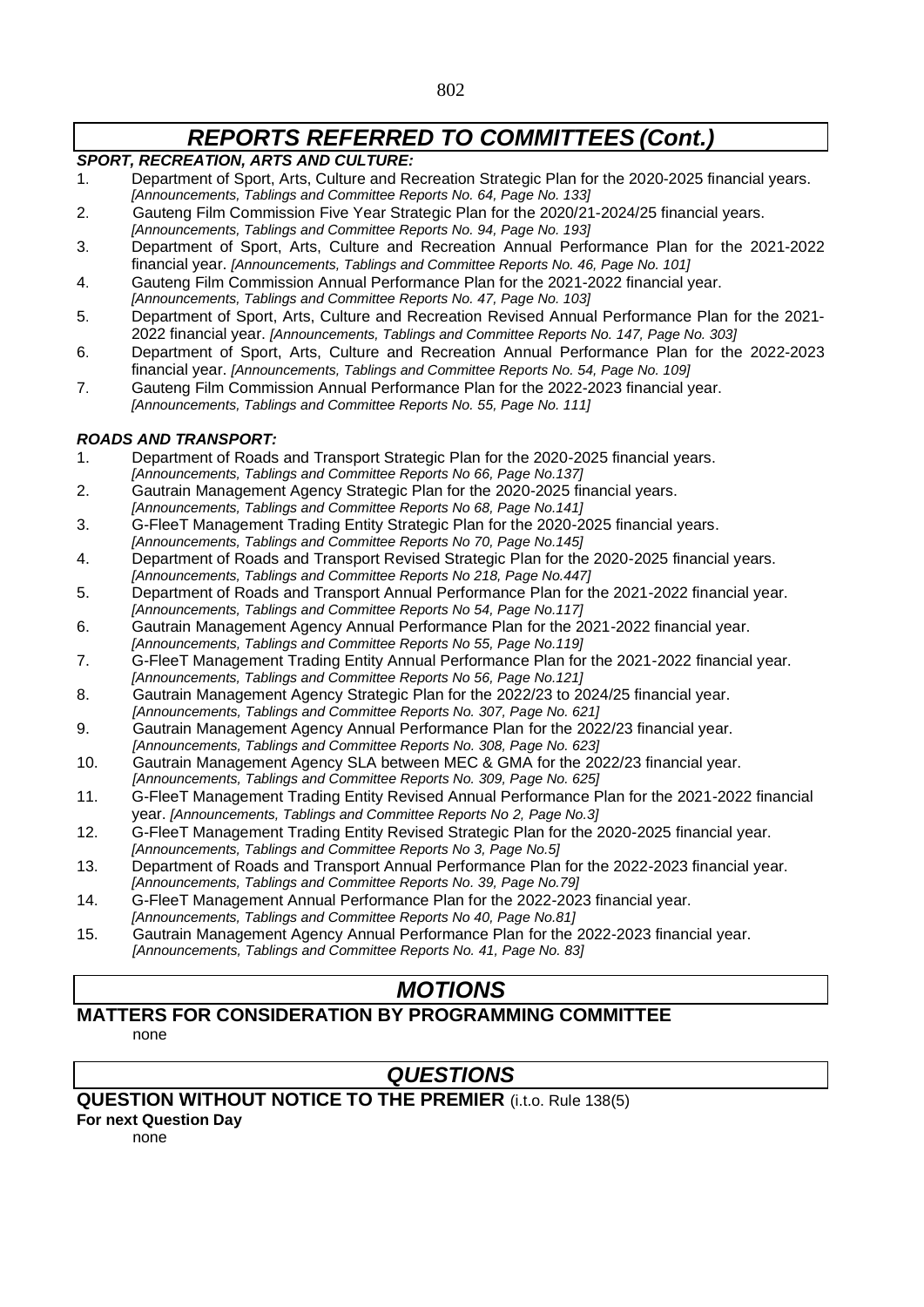## **PREMIER'S QUESTION TIME** (i.t.o. Rule 138)

(i.t.o. Rule 133(4) ( $\leftrightarrow$  Questions carried over from previous Question Day)

**For next Question Day**

none

# **QUESTIONS FOR ORAL REPLY TO MEMBERS OF THE EXECUTIVE COUNCIL**

 $(i.t. o. Rule 134)$  ( $\leftrightarrow$  Questions carried over from previous Question Day)

**For next Question Day**

none

# **WRITTEN QUESTIONS FOR ORAL EXPLANATION & TABLING IN THE HOUSE** (i.t.o

Rule 137(5) [<sup>\*\*</sup> Request for extension of time (i.t.o Rule 137(2)] (i.t.o Rule 133(4) [ $\leftrightarrow$  Questions carried over from the previous Question Day]

# **For next Question Day**

### *MEC FOR CO-OPERATIVE GOVERNANCE, TRADITIONAL AFFAIRS & HUMAN SETTLEMENTS:*

M S Chabalala (DA) *[5.COGTA&HS032]* E du Plessis (DA) *[5.COGTA&HS043]* A Randall (DA) *[5.COGTA&HS048]* A Randall (DA) *[5.COGTA&HS049]* A Randall (DA) *[5.COGTA&HS050]* A Fuchs (DA) *[5.COGTA&HS051]* A W Cilliers (DA) *[5.COGTA&HS052]* M S Chabalala (DA) *[5.COGTA&HS053]* M S Chabalala (DA) *[5.COGTA&HS054]* M S Chabalala (DA) *[5.COGTA&HS055]* C Bosch (DA) *[5.COGTA&HS056]* P Atkinson (DA) *[5.COGTA&HS057]*

# *MEC FOR ROADS AND TRANSPORT:*

M F Ledwaba (EFF) *[5.TR015]* S J P Dos Santos (DA) *[5.TR016]*

# *MEC FOR SPORT, ARTS, CULTURE AND RECREATION:*

M S Chabalala (DA) *[5.SP003]* M S Chabalala (DA) *[5.SP004]* M S Chabalala (DA) *[5.SP006]* M S Chabalala (DA) *[5.SP007]* M S Chabalala (DA) *[5.SP008]* P Atkinson (DA) *[5.SP009]*

### *MEC FOR COMMUNITY SAFETY:*

M Shackleton (DA) *[5.PS023]* M Shackleton (DA) *[5.PS024]* C Bosch (DA) *[5.PS025]* C Bosch (DA) *[5.PS026]*

### *MEC FOR HEALTH:*

J B Bloom (DA) *[5.HL026]*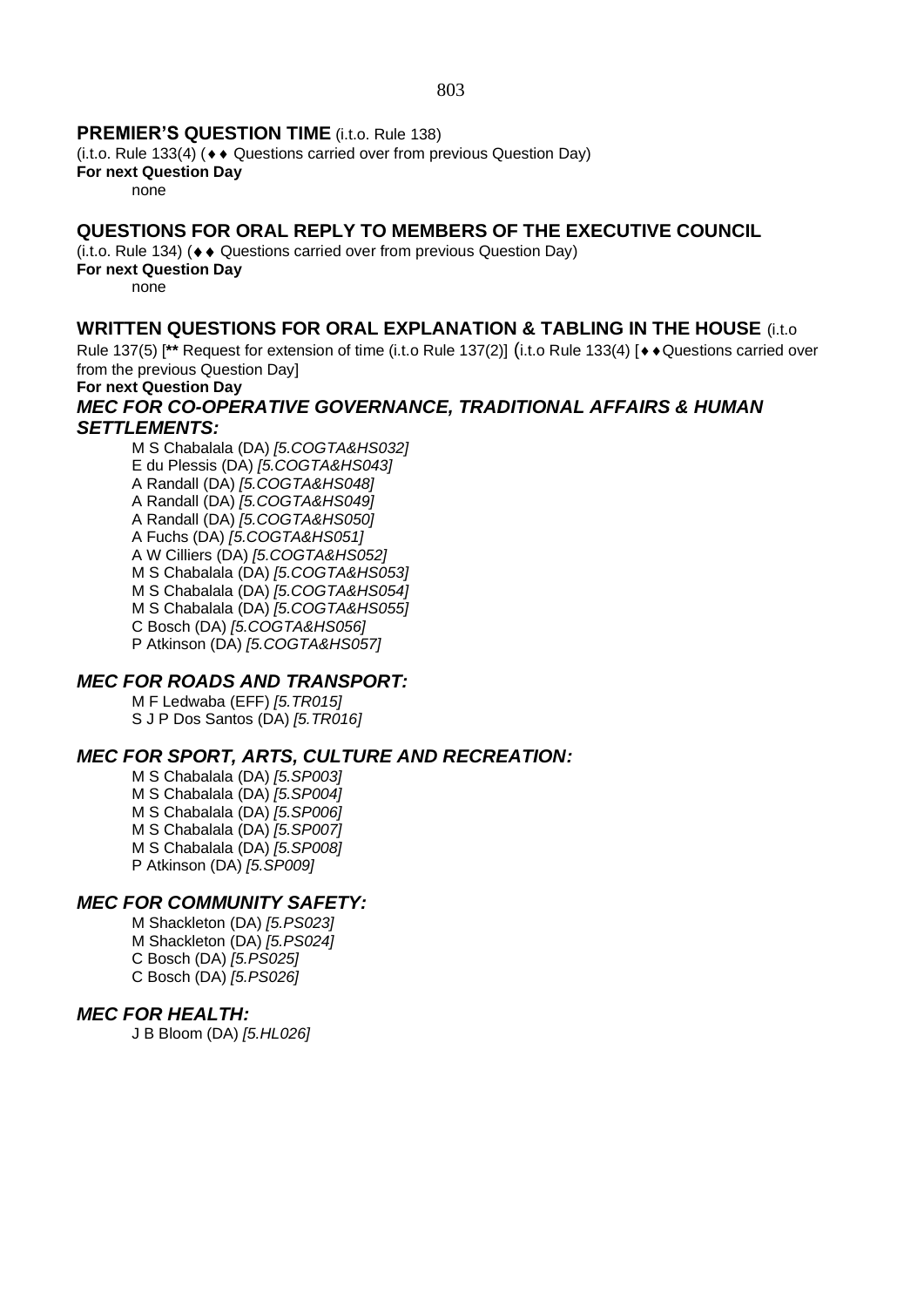### **QUESTIONS FOR WRITTEN REPLY TO MEMBERS OF THE EXECUTIVE COUNCIL**

(i.t.o. Rule 136(1)  $\leftrightarrow$  Oral Questions converted to Written Questions by Resolution of the House] [**\*\*** Request for extension of time [i.t.o Rule 137(2)]

### *PREMIER:*

\*\* S T Msimanga (DA) *[5.PR004]* M Mofama (EFF) *[5.PR005]* N Ramulifho (DA) *[5.PR006]* F P Nel (DA) *[5.PR007]* S dos Santos (DA) *[5.PR008]*

### *MEC FOR COMMUNITY SAFETY:*

J J Hoffman (VF-Plus) *[5.PS027]* M Shackleton (DA) *[5.PS028]* M Shackleton (DA) *[5.PS029]* S T Msimanga (DA) *[5.PS030]* F P Nel (DA) *[5.PS031]* J B Bloom (DA) *[5.PS032]* M Shackeleton (DA) *[5.PS033]*

### *MEC FOR ECONOMIC DEVELOPMENT, AGRICULTURE AND RURAL DEVELOPMENT:*

R Nt'sekhe (DA) *[5.ECD,ENV&ARD017]* R Nt'sekhe (DA) *[5.ECD,ENV&ARD018]* R Nt'sekhe (DA) *[5.ECD,ENV&ARD019]* A W Cilliers (DA) *[5.ECD,ENV&ARD020]* A W Cilliers (DA) *[5.ECD,ENV&ARD021]* S T Msimanga (DA) *[5.ECD,ENV&ARD022]* C Bosch (DA) *[5.ECD,ENV&ARD023]* M Gana (DA) *[5.ECD,ENV&ARD024]* M Gana (DA) *[5.ECD,ENV&ARD025]* I Cilliers (DA) *[5.ECD,ENV&ARD026]* R Ntsekhe (DA) *[5.ECD,ENV&ARD027]*

### *MEC FOR EDUCATION:*

N Ramulifho (DA) *[5.ED021]* N Ramulifho (DA) *[5.ED022]* S T Msimanga (DA) *[5.ED023]* F P Nel (DA) *[5.ED024]* K Ramulifho (DA) *[5.ED025]* K Ramulifho (DA) *[5.ED026]* K Ramulifho (DA) *[5.ED027]*

### *MEC FOR FINANCE:*

A Fuchs (DA) *[5.FN009]* N de Jager (DA) *[5.FN010]* C Bosch (DA) *[5.FN011]* A Randall (DA) *[5.FN012]*

### *MEC FOR HEALTH:*

- \*\* J B Bloom (DA) *[5.HL018]*
	- \*\* J B Bloom (DA) *[5.HL020]*
		- J B Bloom (DA) *[5.HL029]* J B Bloom (DA) *[5.HL030]*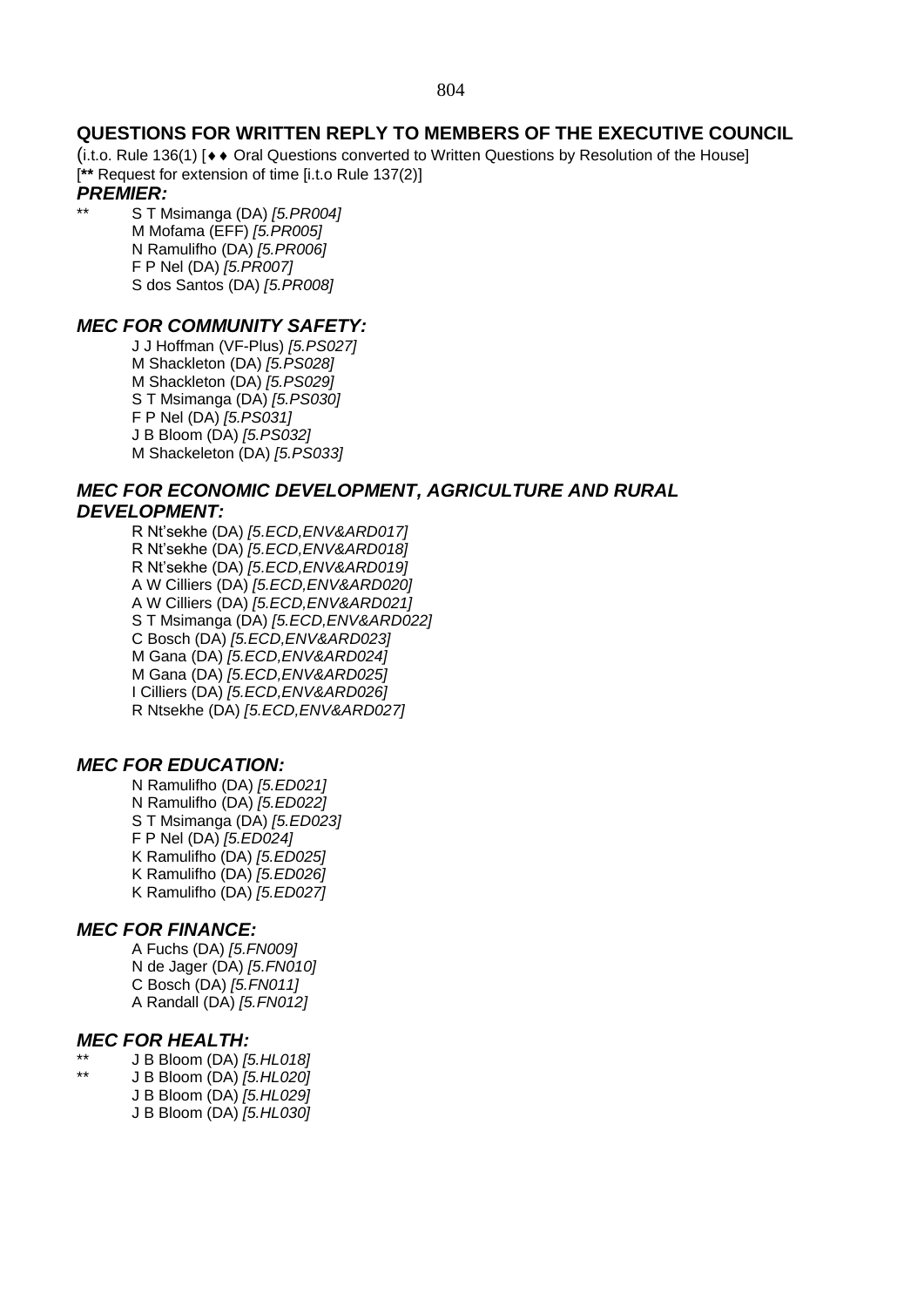### **QUESTIONS FOR WRITTEN REPLY TO MEMBERS OF THE EXECUTIVE COUNCIL**

**(Cont.)**(i.t.o. Rule 136(1) [◆◆ Oral Questions converted to Written Questions by Resolution of the House][\*\* Request for extension of time [i.t.o Rule 137(2)]

### *MEC FOR HEALTH:*

J B Bloom (DA) *[5.HL031]* S J P Dos Santos (DA) *[5.HL032]* C Bosch (DA) *[5.HL033]* N de Jager (DA) *[5.HL034]* J B Bloom (DA) *[5.HL035]* A Randall (DA) *[5.HL036]* A Randall (DA) *[5.HL037]*

#### *MEC FOR INFRASTRUCTURE DEVELOPMENT:*

M S Chabalala (DA) *[5.INF019]* M Mofama (EFF) *[5.INF020]* W Peach (DA) *[5.INF021]* J B Bloom (DA) *[5.INF022]*

### *MEC FOR CO-OPERATIVE GOVERNANCE, TRADITIONAL AFFAIRS & HUMAN SETTLEMENTS:*

\*\* M S Chabalala (DA) *[5.COGTA&HS032]* M H Cirota (DA) *[5.COGTA&HS058]* M S Chabalala (DA) *[5.COGTA&HS059]* N de Jager (DA) *[5.COGTA&HS060]* W Peach (DA) *[5.COGTA&HS061]* A Randall (DA) *[5.COGTA&HS062]* A Randall (DA) *[5.COGTA&HS063]* S dos Santos (DA) *[5.COGTA&HS064]* S dos Santos (DA) *[5.COGTA&HS065]* M Ledwaba (EFF) *[5.COGTA&HS066]* A Tshitangano (EFF) *[5.COGTA&HS067]* M Ledwaba (EFF) *[5.COGTA&HS068]* R Ntsekhe (DA) *[5.COGTA&HS069]* R Ntsekhe (DA) *[5.COGTA&HS070]* K Chabalala (DA) *[5.COGTA&HS071]* S dos Santos (DA) *[5.COGTA&HS072]* S dos Santos (DA) *[5.COGTA&HS073]* A Randall (DA) *[5.COGTA&HS074]* M Ledwaba (EFF) *[5.COGTA&HS075]* M Ledwaba (EFF) *[5.COGTA&HS076]*

### *MEC FOR ROADS AND TRANSPORT:*

- \*\* F P Nel (DA) *[5.TR011]*
- \*\* F P Nel (DA) *[5.TR012]*
- \*\* E du Plessis (DA) *[5.TR013]*
- \*\* A Randall (DA) *[5.TR014]* A Fuchs (DA) *[5.TR017]* M S Chabalala (DA) *[5.TR018]* P Atkinson (DA) *[5.TR019]* W Peach (DA) *[5.TR020]* K K Hoffman (VF-Plus) *[5.TR021]* E du Plessis (DA) *[5.TR022]* E du Plessis (DA) *[5.TR023]*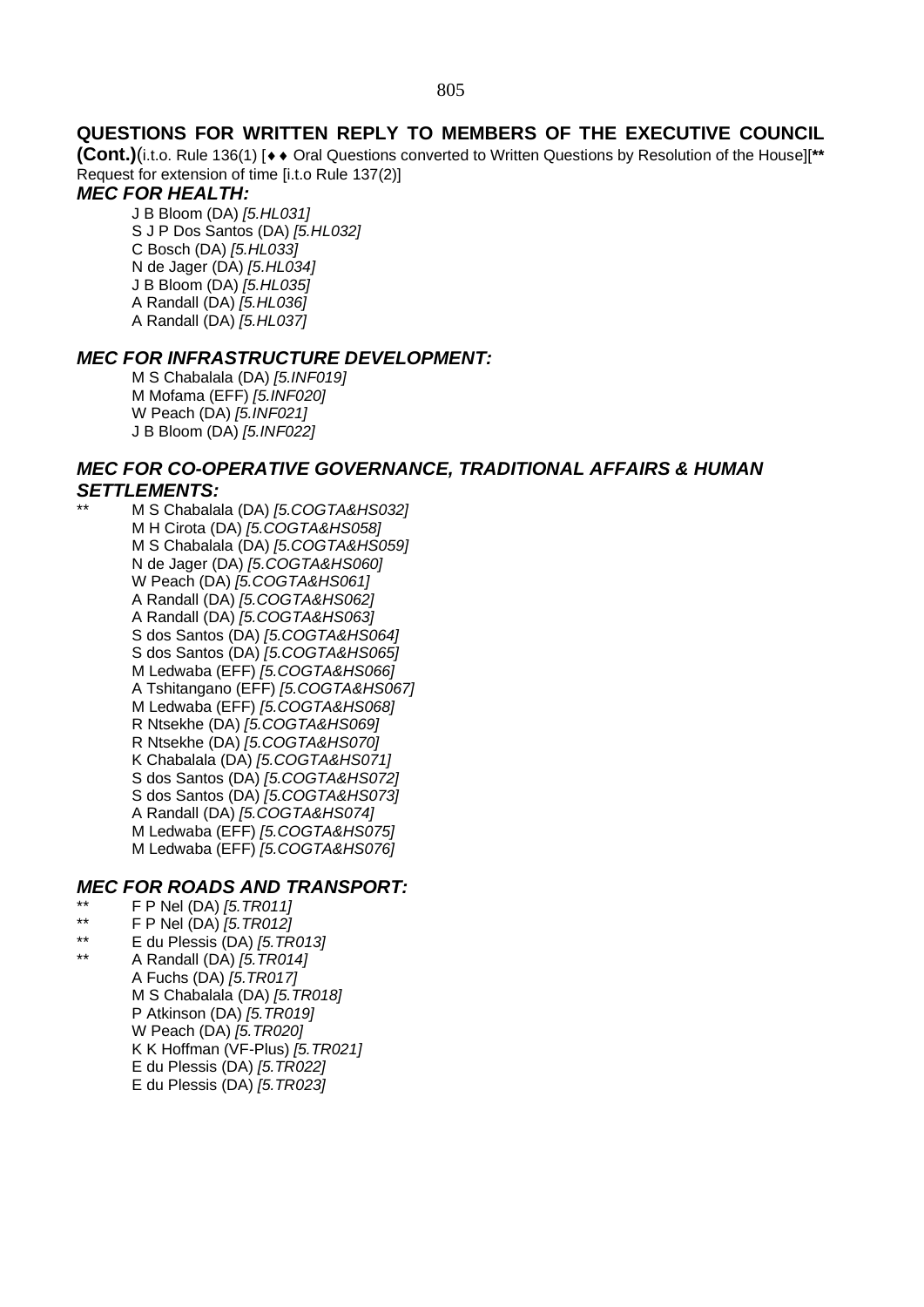### **QUESTIONS FOR WRITTEN REPLY TO MEMBERS OF THE EXECUTIVE COUNCIL**

**(Cont.)**(i.t.o. Rule 136(1) [◆◆ Oral Questions converted to Written Questions by Resolution of the House][\*\* Request for extension of time [i.t.o Rule 137(2)]

# *MEC FOR SOCIAL DEVELOPMENT:*

B Engelbrecht (DA) *[5.SD012]* B Engelbrecht (DA) *[5.SD013]* B Engelbrecht (DA) *[5.SD014]* P Atkinson (DA) *[5.SD015]* S J P Dos Santos (DA) *[5.SD016]* R Ntsekhe (DA) *[5.SD017]* R Ntsekhe (DA) *[5.SD018]*

### *MEC FOR SPORT, ARTS, CULTURE AND RECREATION:*

P Atkinson (DA) *[5.SP010]* S J P Dos Santos (DA) *[5.SP011]* K Chabalala (DA) *[5.SP012]* K Chabalala (DA) *[5.SP013]* K Chabalala (DA) *[5.SP014]* K Chabalala (DA) *[5.SP015]* K Chabalala (DA) *[5.SP016]*

# *SPECIAL SITTINGS*

### **SITTINGS OF THE HOUSE** (\*\* indicates confirmed)

none

# *SITTINGS*

**SITTINGS OF THE HOUSE** (\*\* indicates confirmed)

none

**OTHER SITTINGS** (\*\* indicates confirmed)

none

# *MEETINGS*

**COMMITTEE MEETINGS – GPL (IN HOUSE)** (\*\* indicates confirmed) none

#### **COMMITTEE MEETINGS – GPL (OUTSIDE THE LEGISLATURE)** (\*\* indicates confirmed) **Tuesday, 05 April**

**\*\* Cooperative Governance, Traditional Affairs & Human Settlements Committee, City of Tshwane, 10:00**

**Wednesday, 06 April**

**\*\* Cooperative Governance, Traditional Affairs & Human Settlements Committee, City of Tshwane, 10:00**

#### **OTHER COMMITTEE MEETINGS** (\*\* indicates confirmed)

none

#### **PUBLIC HEARINGS** (\*\* indicates confirmed)

none